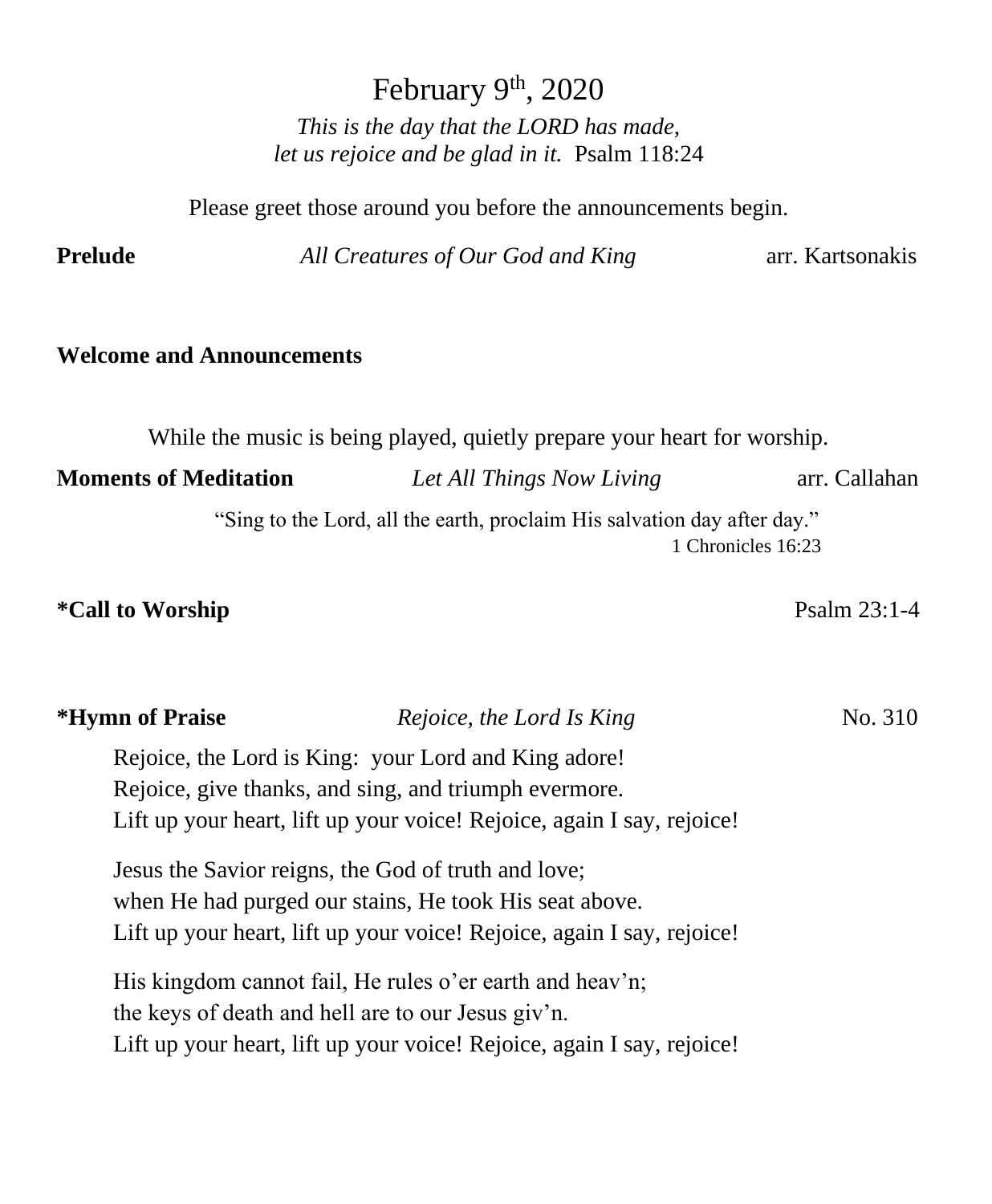He sits at God's right hand till all His foes submit, and bow to His command, and fall beneath His feet. Lift up your heart, lift up your voice! Rejoice, again I say, rejoice!

Rejoice in glorious hope! Our Lord, the Judge, shall come, and take His servants up to their eternal home. Lift up your heart, lift up your voice! Rejoice, again I say, rejoice!

#### **\*Prayer of Invocation**

**Scripture Reading** Isaiah 7:1-17 Pew Bible Page 1069

#### **Prayer of Confession**

Heavenly Father, we repent of our sins, great and small. We admit that the greatness of them is that they are against you and your infinite holiness. Even at our best, we still fall far short of your glory. Help us not to trust in our own talents and abilities to cover over our sin. Clothe us in the righteousness of Jesus as the only means of covering our sin and shame. We thank you and praise you for Jesus' fulfillment of the Law, and we thank you and praise you that this perfect righteousness is ours by faith. Continue to build us all up in our faith in you, that we might trust in you, and live for you, so that you might be glorified in all areas of our lives. We ask this all in Jesus name, Amen.

#### Assurance of Pardoning Grace **Psalm 23:5-6**

**<sup>5</sup>** You prepare a table before me in the presence of my enemies; you anoint my head with oil; my cup overflows. <sup>6</sup> Surely goodness and mercy shall follow me all the days of my life, and I shall dwell in the house of the Lord forever.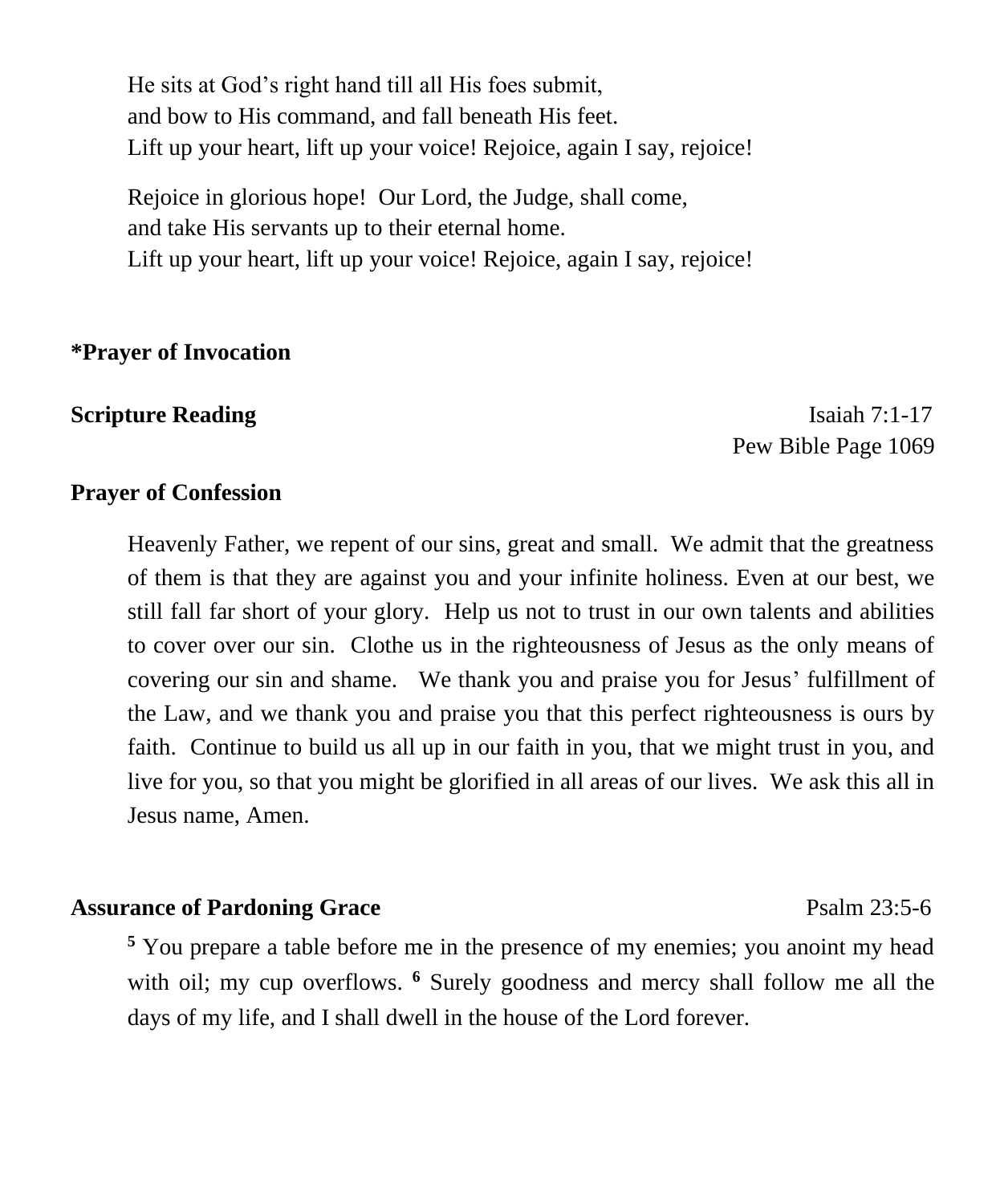The Lord's my Shepherd, I'll not want; He makes me down to lie in pastures green; He leadeth me the quiet waters by.

My soul He doth restore again; and me to walk doth make within the paths of righteousness, e'en for His own name's sake.

Yea, though I walk in death's dark vale, yet will I fear none ill, for Thou art with me; and Thy rod and staff me comfort still.

My table Thou hast furnished in presence of my foes; my head Thou dost with oil anoint, and my cup overflows.

Goodness and mercy all my life shall surely follow me: and in God's house forevermore my dwelling place shall be.

### **Westminster Shorter Catechism 20 - 21**

- Q. 20 Did God leave all mankind to perish in the estate of sin and misery?
- **A. God, having out of his mere good pleasure, from all eternity, elected some to everlasting life, did enter into a covenant of grace to deliver them out of the estate of sin and misery, and to bring them into an estate of salvation by a Redeemer.**
- Q. 21 Who is the Redeemer of God's elect?
- **A. The only Redeemer of God's elect is the Lord Jesus, Christ, who, being the eternal Son of God, became man, and so was, and continueth to be, God and man in two distinct natures, and one person, forever.**

**Prayer of Intercession**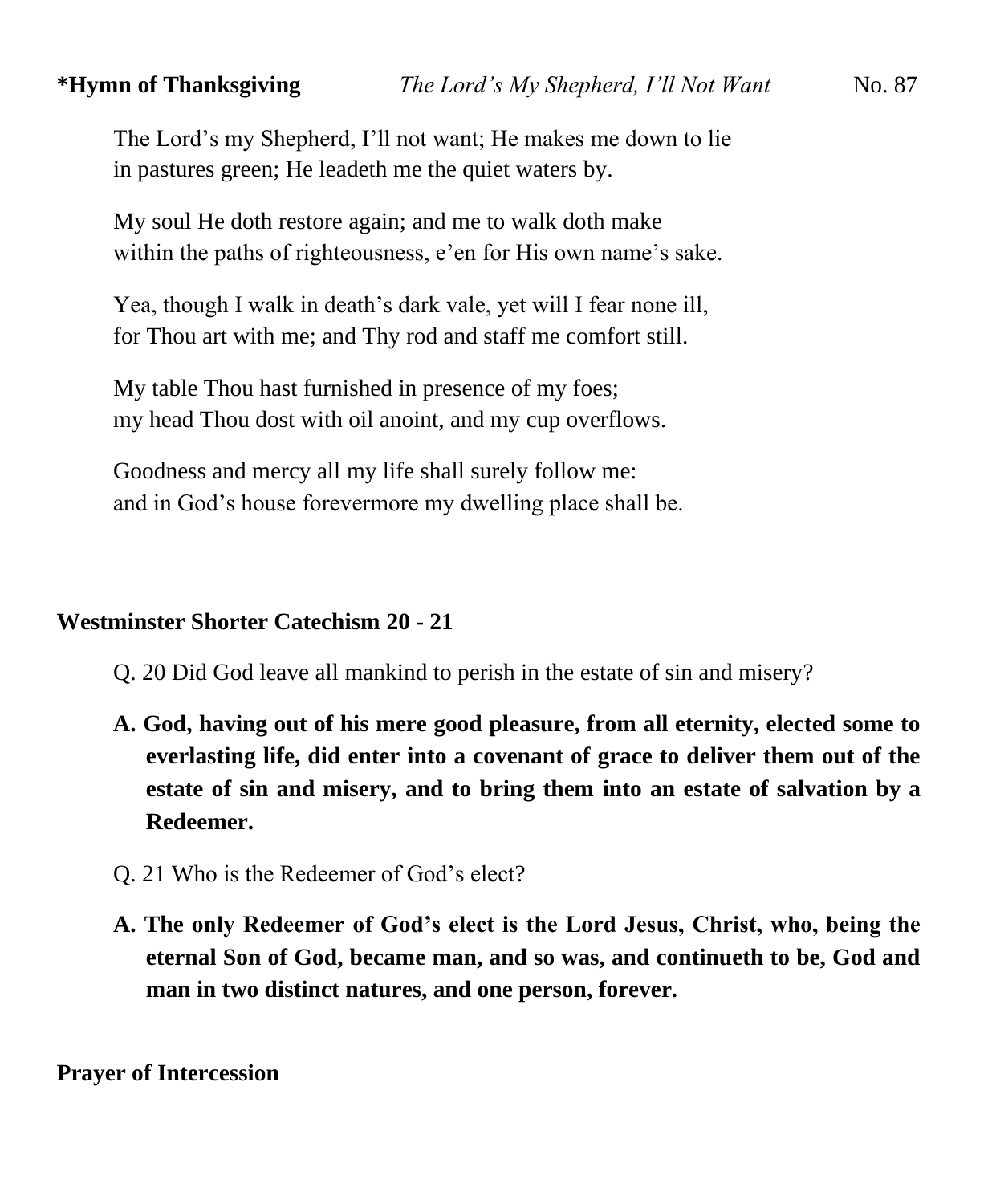| *Hymn of Preparation                                                                                                                                                                                                     | Heaven's Gift                                                                                                                                                                         | by James Boice                                                                                                                              |
|--------------------------------------------------------------------------------------------------------------------------------------------------------------------------------------------------------------------------|---------------------------------------------------------------------------------------------------------------------------------------------------------------------------------------|---------------------------------------------------------------------------------------------------------------------------------------------|
| 1. When<br>God<br>and<br>far<br>from<br>gift<br>Christ<br>at<br>2. That<br>won<br>$right - eous -$<br>Christ's<br>3. Now<br>in<br>price<br>4. Christ<br>paid<br>the<br>to<br>$\text{boost}$ - ing<br>5. All<br>mer - it, | sin<br>lost<br>in<br>dread-ful cost:<br>pro<br>a - lone<br>ness<br>His<br>me free:<br>set<br>a - side,<br>$by$ <sub>—</sub><br>set                                                    | God's book<br>took<br>and<br>ti<br>tion<br>pi<br>$ a$ $-$<br>be - fore God's<br>stand<br>blood poured out<br>on<br>faith<br>I'm<br>a - lone |
| found<br>with $-$<br>1<br>looked<br>in,<br>the<br>My<br>lost.<br>for<br>grasp what<br>throne,<br>and<br>awe - some<br>$noth - ing$<br><b>Now</b><br>Cal - vary's tree.<br>fied.<br>Be<br>fore<br>- ti -<br>jus<br>$\sim$ | 6<br>gift<br>from<br>heav<br>$\overline{\phantom{a}}$<br>a<br>demned<br>sub - sti -<br>tute,<br>con<br>$\sim$<br>God<br>ly<br>$on -$<br>as<br>own<br>my<br>I<br>take<br>the<br>throne | throne,<br>en's<br>$\mathbf a$<br>He<br>died,<br>and<br>could<br>do:<br>be<br>I'll<br>for<br>call,<br>and<br>place<br>my                    |
| right<br>ness<br>eous<br>God's<br>wrath<br>turned<br>jus<br>just<br>and<br>Christ's<br>all<br>is<br>God's<br>in<br>rest                                                                                                  | 0<br>$\boldsymbol{\sigma}$<br>made<br>God<br>from<br>from<br>me<br>a<br>fi<br>ti<br>er<br>Christ<br>and<br>my<br>ing<br>maz<br>a<br>$\overline{a}$                                    | $\bullet$<br>known.<br>side.<br>too.<br>all.<br>grace.                                                                                      |

©1999 Tenth Music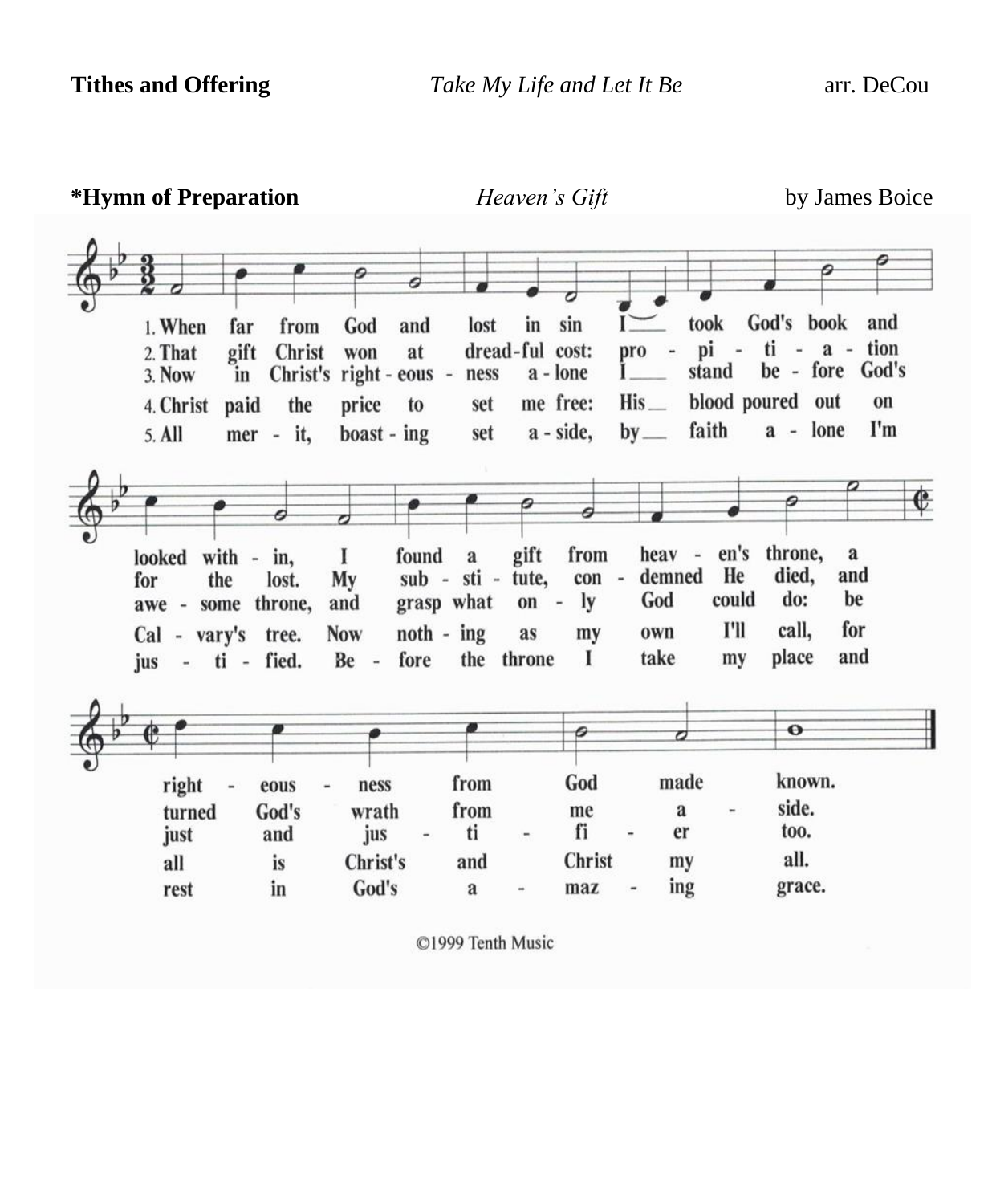Pew Bible Page 1588

### Sermon Outline

1. Gabriel's message

2. Mary's response

3. About Jesus

**Sermon Text for Next Sunday, February 16: Luke 2:1-7**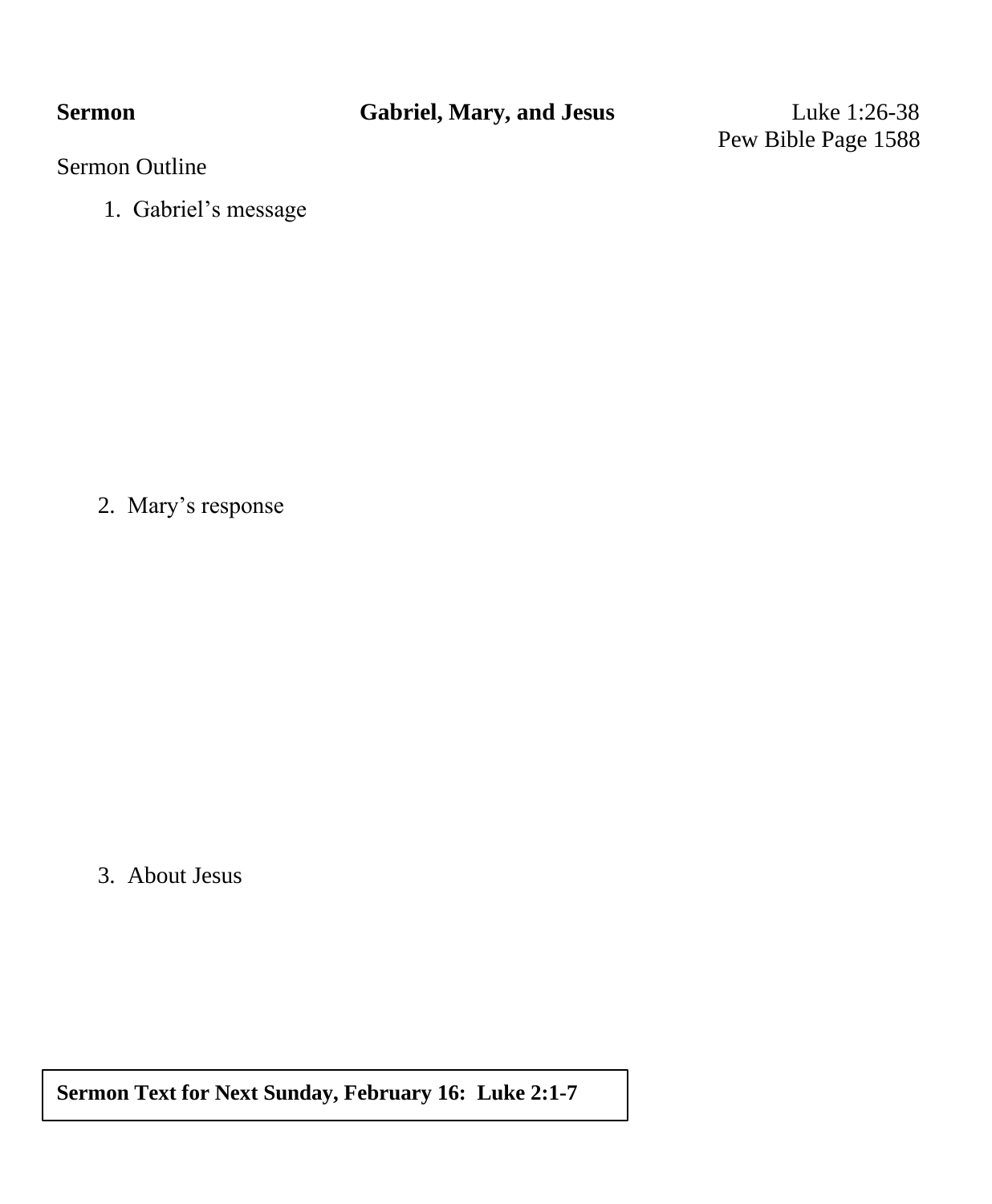Questions for Further Reflection:

- 1. Suggest why Mary, a teenager, was less doubting than Zacharias, an elderly and wellestablished priest.
- 2. Do you find it easier to obey God or to trust him? Why? Would we feel 'highly favored' or 'highly' fearful if God had some special task for us? Are we willing to do whatever he asks?
- 3. Mary learned the lesson of obedience (1:38). Later, she told servants at the wedding in Cana, 'Whatever he says to you, do it' (John 2:5). Have you learned this lesson? What are some practical ways that you can work on obedience?
- 4. What does the name "Most High" mean for God? How does this encourage you in your day to day life?

**\*Hymn of Response** *All Hail the Power of Jesus' Name* No. 297

All hail the pow'r of Jesus' name! Let angels prostrate fall,

let angels prostrate fall;

bring forth the royal diadem, and crown Him, crown Him, crown Him, crown Him, and crown Him Lord of all!

Crown Him, ye martyrs of your God, who from His altar call, who from His altar call; extol the Stem of Jesse's rod, and crown Him, crown Him, crown Him, crown Him, and crown Him Lord of all!

Ye seed of Israel's chosen race, ye ransomed of the fall,

ye ransomed of the fall,

hail Him who saves you by His grace, and crown Him, crown Him, crown Him, crown Him, and crown Him Lord of all!

Sinners, whose love can ne'er forget the wormwood and the gall, the wormwood and the gall,

go spread your trophies at His feet, and crown Him, crown Him, crown Him, crown Him, and crown Him Lord of all!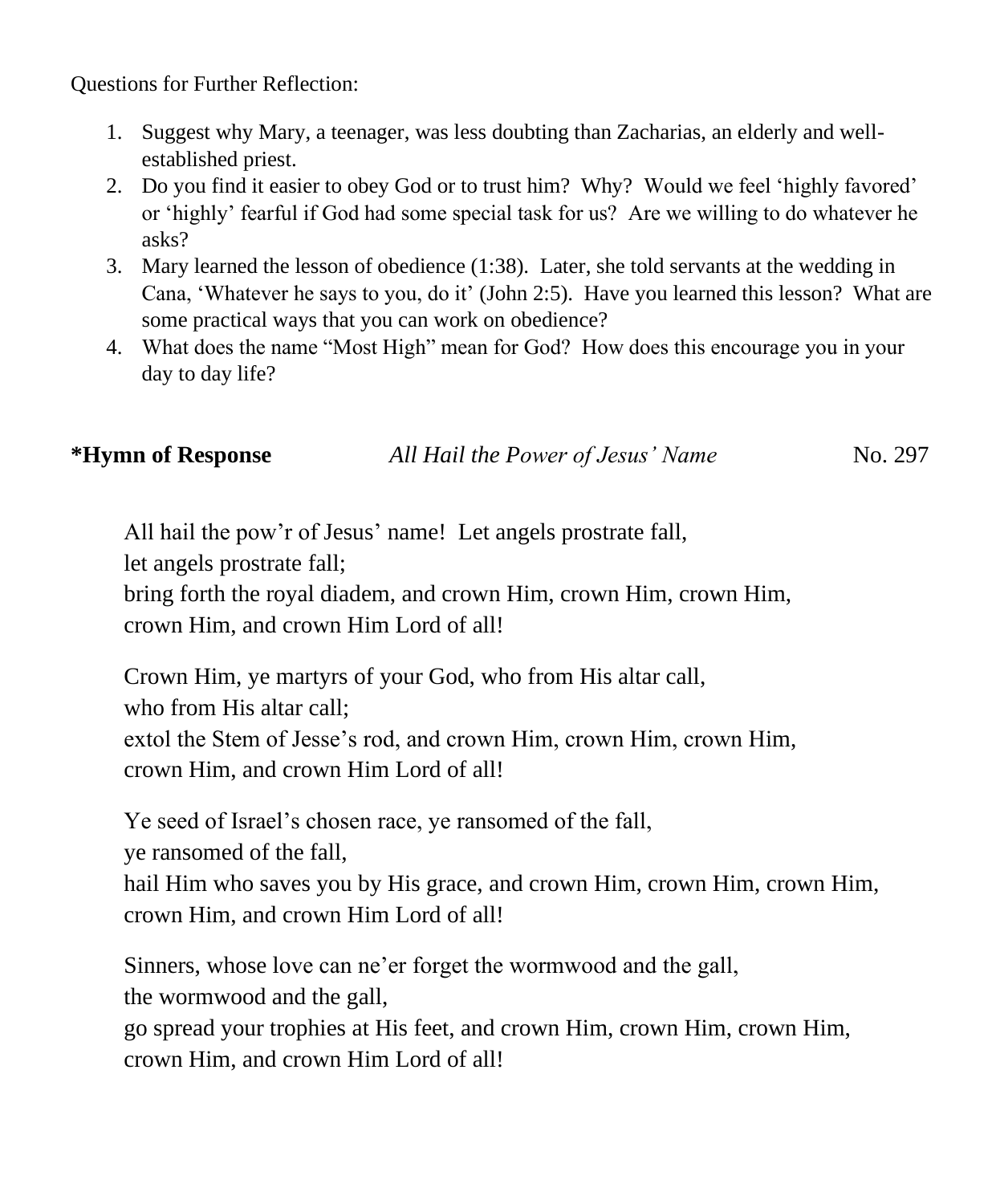Let ev'ry kindred, ev'ry tribe on this terrestrial ball, on this terrestrial ball, to Him all majesty ascribe, and crown Him, crown Him, crown Him, crown Him, and crown Him Lord of all!

O that with yonder sacred throng we at His feet may fall, we at His feet may fall! We'll join the everlasting song, and crown Him, crown Him, crown Him, crown Him, and crown Him Lord of all!

### **\*Benediction**

### **\*Gloria Patri** No. 735

Glory be to the Father, and to the Son, and to the Holy Ghost; as it was in the beginning, is now, and ever shall be, world without end. Amen, amen.

**\*Postlude** *Proclaim the Glory of the Lord* arr. Kellner

**\* Congregation:** Please stand as able.

**\* \* \* \* \* \* \* \***

## **Organ and Piano** Sandy Schoon

**Intercessory Prayer** Nelson Schoon, Elder

## **Serving the Lord**

|                   | 2/09           | 2/16                | 2/23        |
|-------------------|----------------|---------------------|-------------|
|                   | L. Hrivnak,    | L. Martin,          | B. Hrivnak, |
| <b>AM Nursery</b> | Krystal T.     | Grace M.            | Emily S.    |
| Greeters          | <b>Hrivnak</b> | DeGroot             | Lindborg    |
| <b>Treats</b>     | Lash           | <b>Hrivnak</b>      | Schoon      |
| Serve/Cleanup     | Lash           | <b>Hrivnak</b>      | Schoon      |
| Audio             | J. Martin      | <b>B.</b> Armstrong | J. Martin   |
| Elder of the Week | Schoon         | Stoltzfus           | Lindborg    |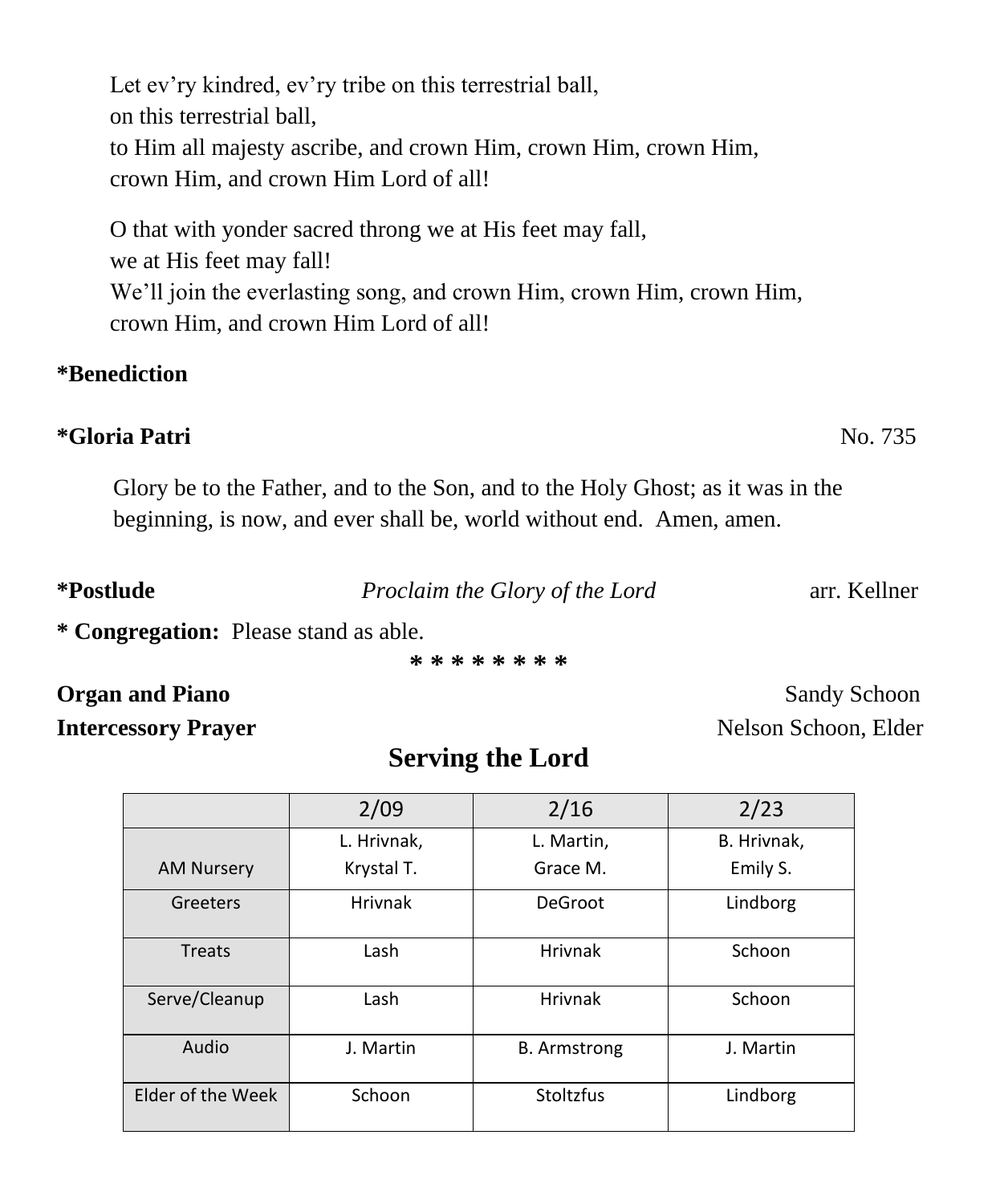# **Weekly Calendar**

| DATE            | TIME     | <b>EVENT</b>                     |
|-----------------|----------|----------------------------------|
| <b>SUN 2/09</b> | 9:00 AM  | <b>Opening Exercises</b>         |
|                 | 9:15 AM  | <b>Sunday School Classes</b>     |
|                 | 10:30 AM | <b>Worship Service</b>           |
|                 | 12:30 PM | <b>Communicants Class</b>        |
|                 | 6:00 PM  | <b>Prayer Meeting</b>            |
| <b>MON 2/10</b> | 6:00 PM  | <b>Hrivnak Care Group</b>        |
| <b>WED 2/12</b> | 9:30 AM  | Ladies' Bible Study              |
| <b>SAT 2/15</b> | 8:00 AM  | Men's Bible Study                |
|                 | 5:30 PM  | Newlywed Game & Dinner           |
| <b>SUN 2/16</b> | 8:00 AM  | <b>Worship Committee Meeting</b> |
|                 | 9:00 AM  | <b>Opening Exercises</b>         |
|                 | 9:15 AM  | <b>Sunday School Classes</b>     |
|                 | 10:30 AM | <b>Worship Service</b>           |
|                 | 12:30 PM | <b>Communicants Class</b>        |
|                 | 5:00 PM  | Youth Bible Study                |

# **Important Upcoming Events**

| <b>THUR 3/05</b> | $6:00$ PM | <b>First Financial Peace University Class</b> |
|------------------|-----------|-----------------------------------------------|
|------------------|-----------|-----------------------------------------------|